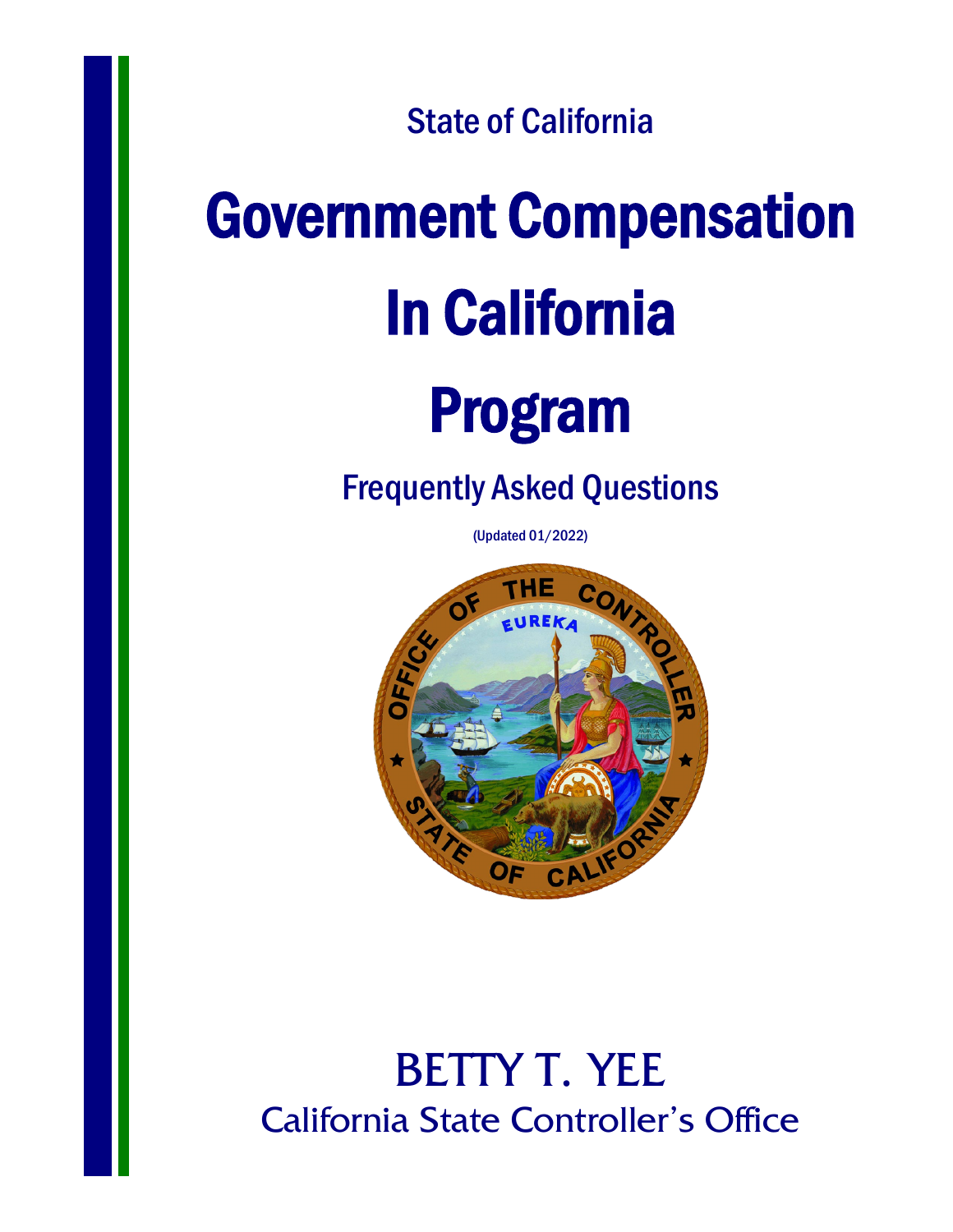#### **Government Compensation in California (GCC) Report FAQs**

- *Our district does not have any paid employees. Do we need to submit a GCC report?*
	- o Yes. Pursuant to Government Code §53890-53891, all special districts are required to submit a GCC report. If your district does not have any W-2 paid employees or elected officials that receive pay on IRS Form 1099, submit a report that lists any elected officials and board members for your district, as applicable. Enter the Department name (e.g. Board Member, Board of Directors, etc.) and the Classification (e.g. Director, Trustee, etc.); leave the remaining fields blank.
- *Do contracted employees need to be reported?*
	- o No, Only employees who received a W-2, every elected official who received pay reported on IRS form 1099, and all uncompensated elected officials and/or board members
- *Should employee names be included on the GCC report?*
	- o No. We do not collect employee names on the GCC report.
- *When is it appropriate to identify an employee as an "Elected Position"?*
	- o An employee attains an elected position via public election, or when appointed to serve the remainder of a previously elected official's term. An individual serving for multiple entities should be listed as an elected position *only* for the entities to which they were specifically elected, and non-elected on all subsequent boards. For example, if an employee is elected to the city council and subsequently appointed as a board member for a special district, he or she would be listed as an elected position on the city's GCC report, and would not be listed as an elected position in the special district's GCC report.
- *If there is no "Department" name for an employee's position, what should I enter in that column?*
	- $\circ$  You should enter the name of the entity or type of activity performed. (i.e. ABC Finance Authority, Water, Fire)
- *If two or more employees occupy one position during the year, do I need to enter anything in the "Multiple Positions Footnote" field?*
	- o No. Only use the "Multiple Positions Footnote" field when one employee held two or more positions concurrently during the calendar year. If two employees occupy one position during the year (e.g., two halftime employees), provide separate entries for each employee.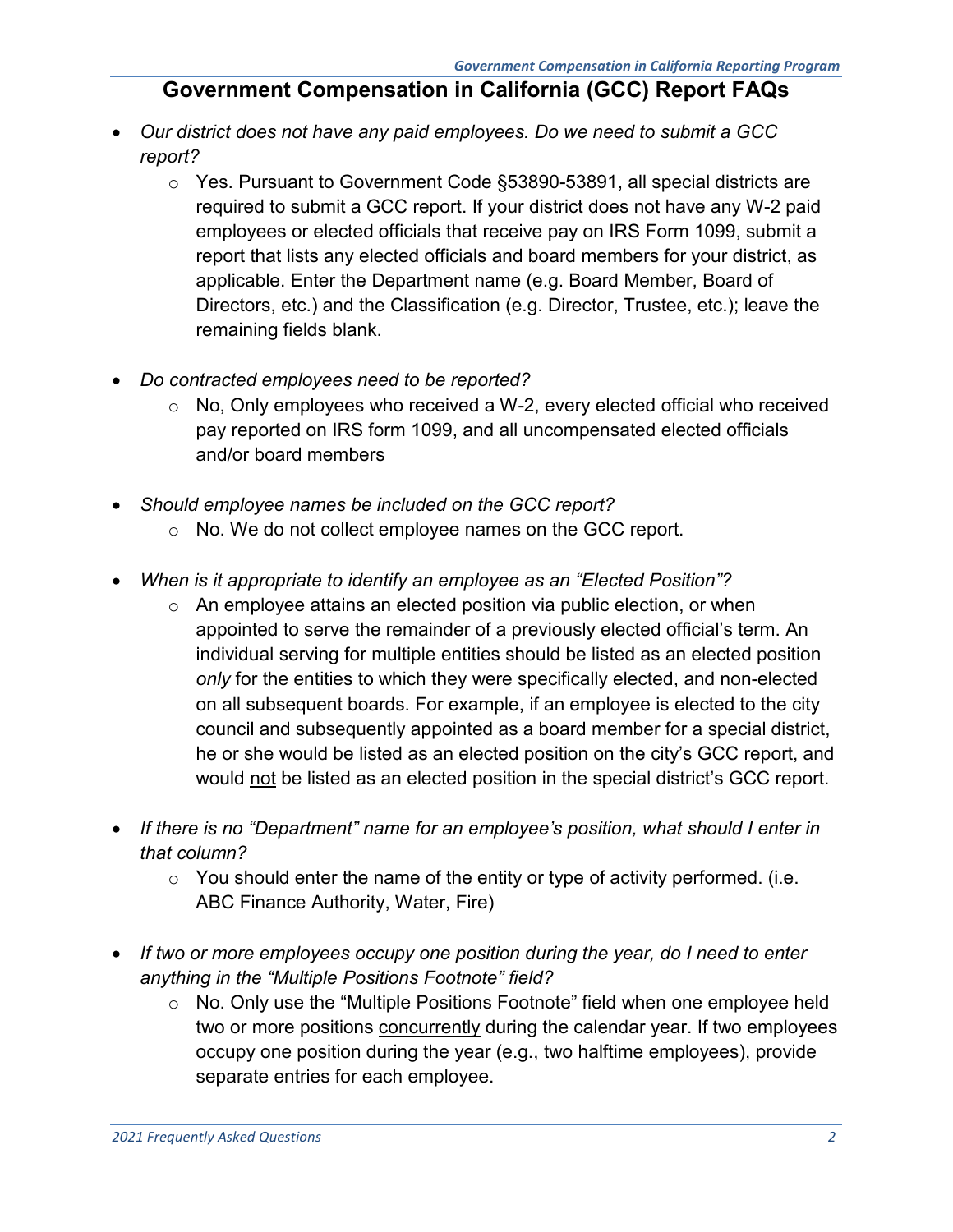- *If an employee was promoted or changed positions during the year, do I need to enter anything in the "Multiple Positions Footnote" field?*
	- $\circ$  No. A multiple positions footnote is entered only when an employee held two or more positions concurrently during the calendar year. If an employee was promoted or changed positions during the year, report the employee's most recent position at the end of the year. Include pay and benefit information for all positions that the employee held during the year.
- *What if an employee's wages are not subject to Medicare taxes (Box 5 of W-2)?*
	- o For an employee who held a position that did not have wages subject to Medicare taxes, use the amount reported in Box 1 of that employee's W-2 and add back any deferrals and deductions that would have been Medicaretaxable.

For information on positions not subject to Medicare taxes, refer to *Internal Revenue Service Publication 15-A Employer's Supplemental Tax Guide*: <https://www.irs.gov/pub/irs-pdf/p15a.pdf>

For information on benefits not subject to Medicare taxes, refer to *Internal Revenue Service Publication 15-B Employer's Tax Guide to Fringe Benefits*: <https://www.irs.gov/pub/irs-pdf/p15b.pdf>

- *Should IRS Form 1099 wages be reported?*
	- o IRS Form 1099 wages should only be reported if received by elected officials. Do not report 1099 wages received by regular employees and/or non-elected (appointed, volunteer) officials. If a permanent employee received *1099 wages only* (with no additional W-2 compensation), that employee should not be included on the GCC report.
- *What type of compensation is considered "Annual Regular Pay?"*
	- o Annual Regular Pay is the base salary paid to an employee associated with their position(s) held during the calendar year. This includes any leave time used (vacation, sick leave, etc.) and/or paid holidays.
- *What is "Lump Sum Pay?"*
	- $\circ$  Lump Sum Pay is a one-time cash payment from the employer (i.e. cash out of vacation time at the time of separation). If multiple one-time payments were received during the course of the year, report the total of all payments in this column.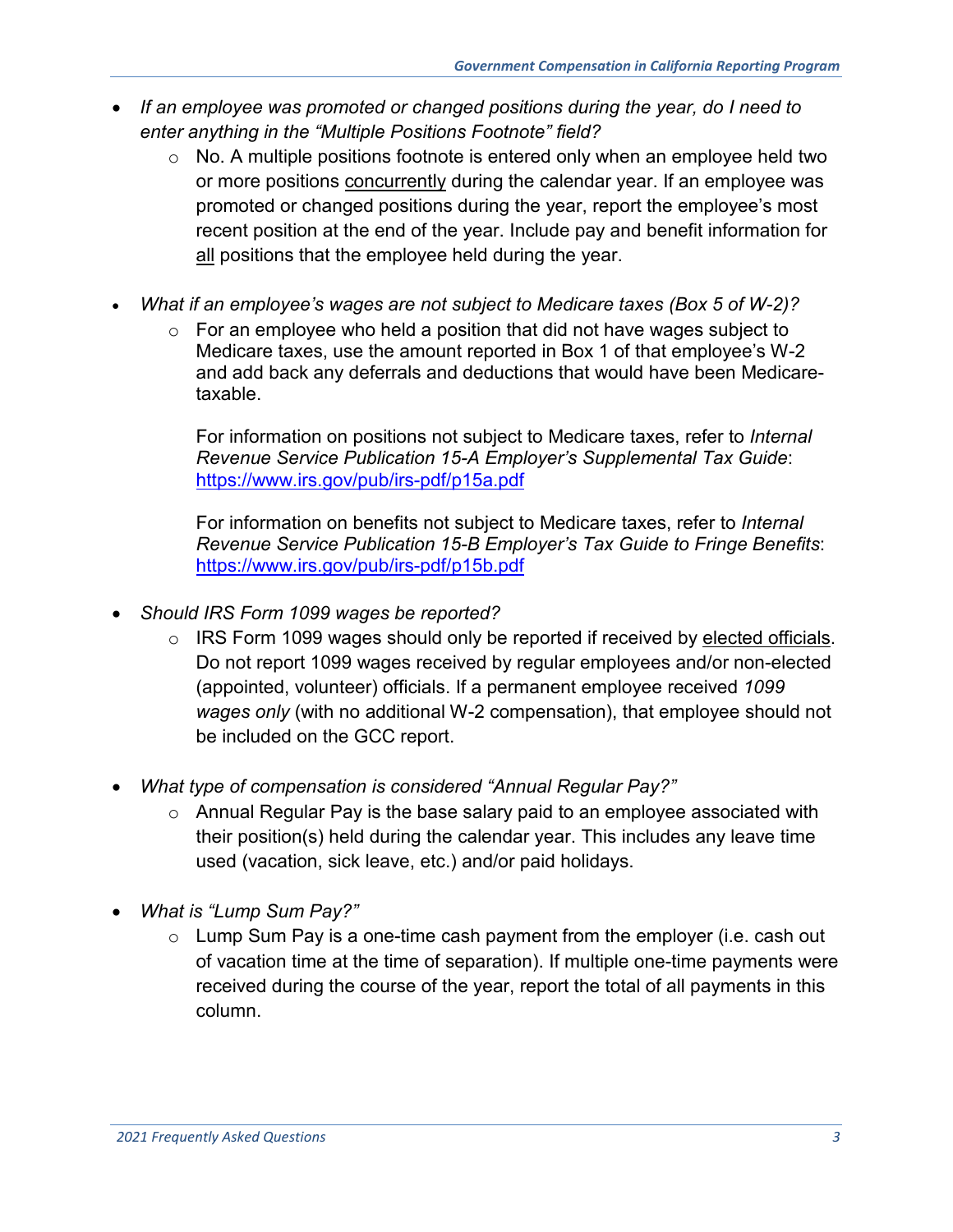- *What does "Other Pay" include?*
	- $\circ$  "Other Pay" includes, but is not limited to: car allowances, meeting stipends, incentive pay, bonus pay, hazard pay, bilingual pay, on-call pay, and any other type of pay that is Medicare-taxable and not part of the base pay. This is also where pay to elected officials reported on IRS Form 1099 should be included.
- *How should I report retroactive pay?*
	- $\circ$  Report retroactive pay in the year it was received and reported on the W-2.
- *Do I need to adjust the annual salary ranges for calendar years with extra pay periods?*
	- $\circ$  No. The salary ranges are based on the position's salary schedule, regardless of the pay period fluctuation in certain calendar years.
- *The Microsoft Excel template is not allowing me to paste data from another spreadsheet or work with formulas. Is it protected?*
	- o Yes. The template is protected to preserve formatting. No data can be entered outside of the provided columns. To copy and paste complete data from another spreadsheet, ensure that the number of columns on the source file matches the number of columns on the reporting template. You may also copy and paste the data from each column separately. You can work with formulas in a separate Excel spreadsheet and copy and paste the final values to the report template. To paste values only, right-click the destination cell in the report template, and select "123 (Values)", found under the Paste options. This will prevent any formulas and formats associated with your separate working file from being duplicated in the report template.
- *What is the difference between the "Retirement Plan: Employees' Share Paid by Employer" and the "Defined Benefit Plan: Employer's Share" columns?*
	- o The "Retirement Plan: Employees' Share Paid by Employer" column includes the retirement contribution paid by the employer that would normally be covered by the employee. For example, if the employee's retirement contribution share is 7%, but the employer covers 2% of that 7%, enter the 2% (dollar amount) in this column. The "Defined Benefit Plan: Employer's Share" column shows the amount that the employer contributed to the employee's defined benefit plan.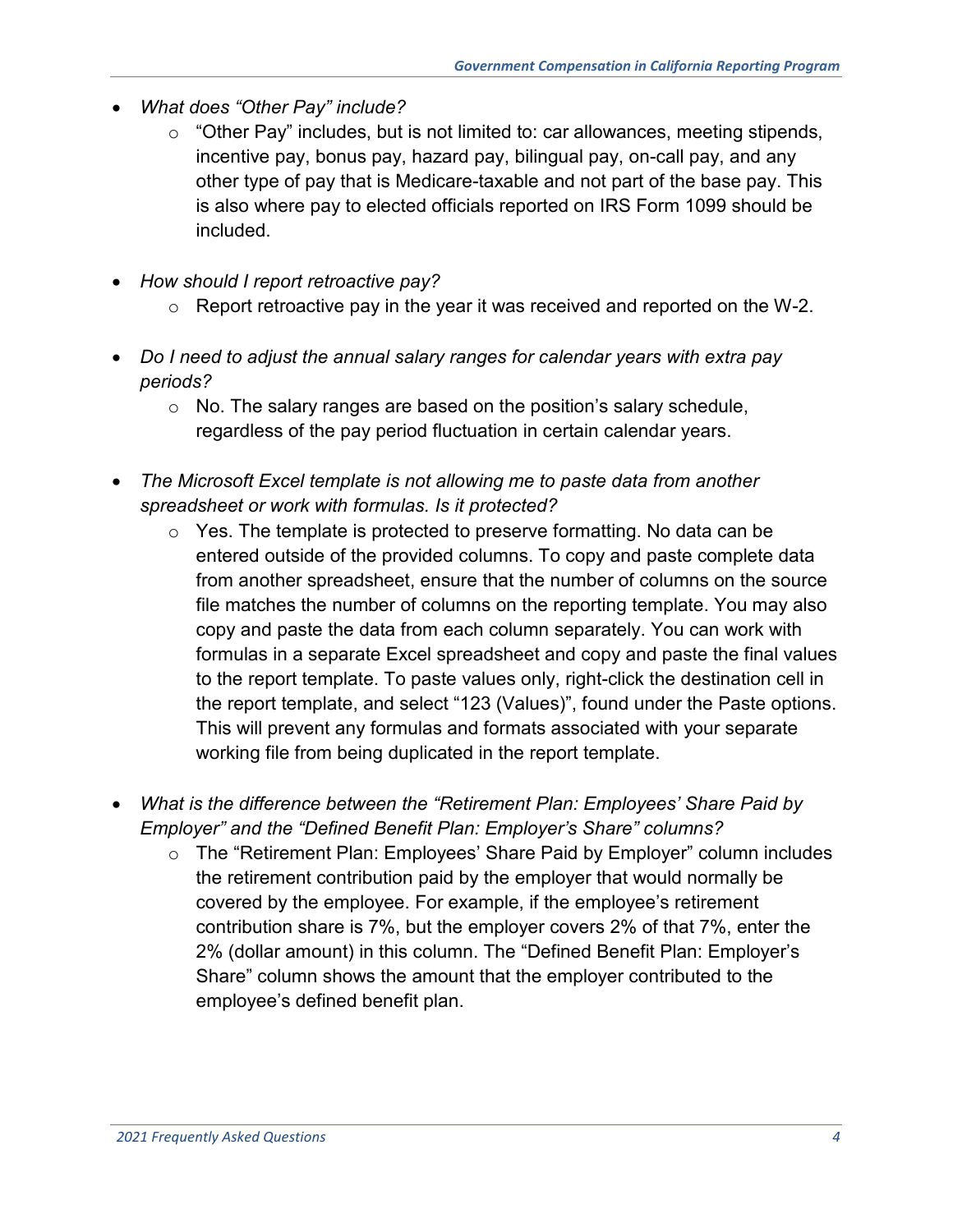- *How should I report cafeteria allowances?*
	- $\circ$  If the employer provides a cafeteria allowance, report the portion used in the "Health, Dental, Vision" column, and report any unused portion in the "Other Pay" column. For example, if an employee receives a \$1,000 cafeteria allowance and uses \$800 of it, \$800 of the allowance should be included in the employee's "Health, Dental, Vision" column. The remaining \$200 of that allowance is unused and the employee receives this amount as pay; therefore, include the \$200 in the "Other Pay" column.
- *How do I submit a GCC report using File Transfer Protocol (FTP)?*
	- $\circ$  To submit a report using FTP, refer to the FTP instructions available on the GCC website at [https://publicpay.ca.gov/Reporting/.](https://publicpay.ca.gov/Reporting/)